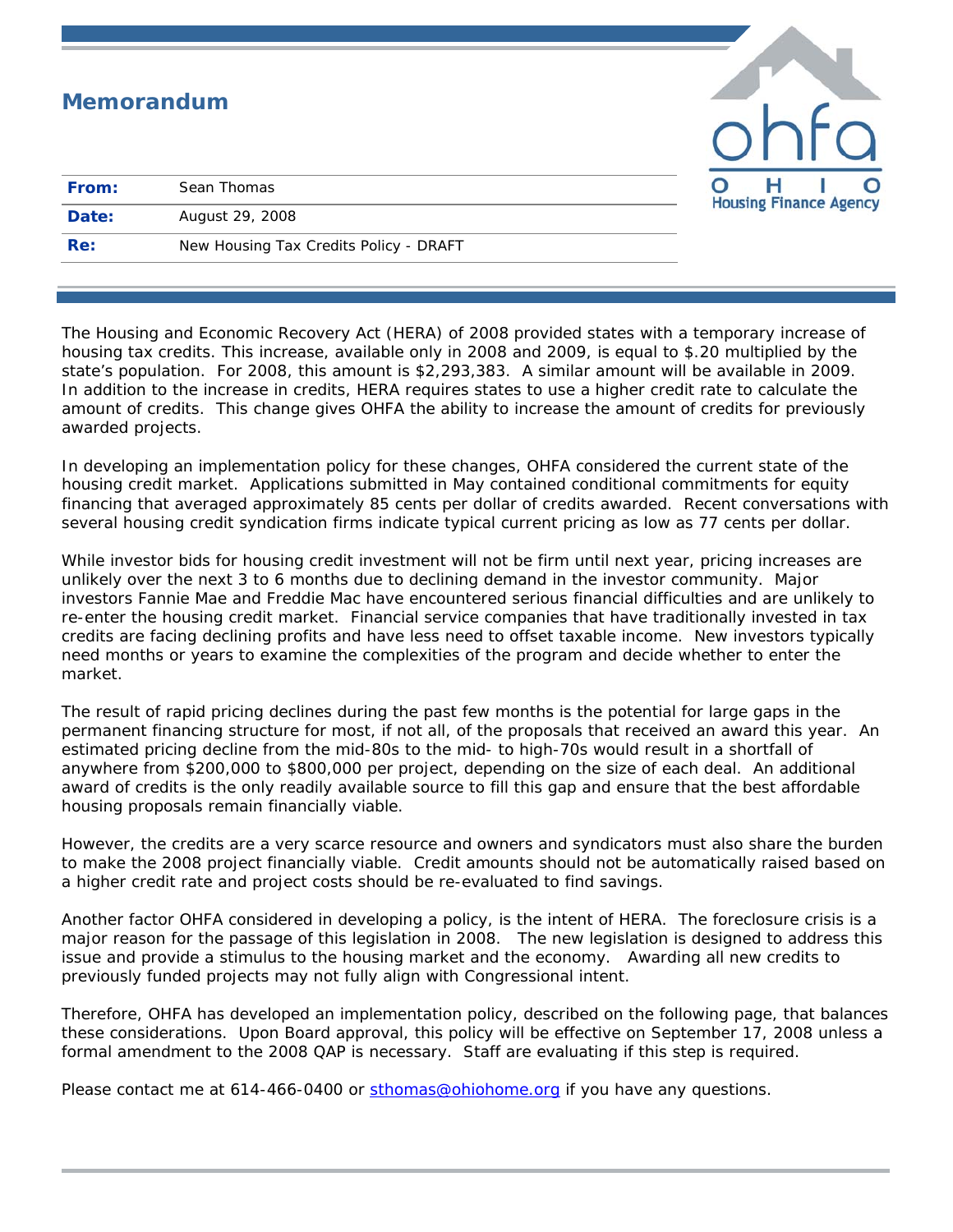## **HERA Credits Policy**

1. The new 2008 credits will be distributed to projects that received a reservation of credits in July 2008 and to the two remaining vacant properties redevelopment projects that did not receive an initial reservation.

- 2. Credits will be distributed to the July 2008 projects as follows:
	- a. No later than October 3, 2008, staff will re-underwrite all 38 projects that received a reservation of credits.
	- b. Staff will assume a credit price of \$.78 and calculate the projected financing gap.
	- c. OHFA will then award additional credits necessary to fill 75% of the projected financing gap. Owners will need to rely on other funding sources not provided by OHFA or cost savings to cover the remaining 25% gap.
	- d. New conditional financing commitments will be required at the earlier of the Carryover deadline or HDAP/HDL review.
	- e. OHFA reserves the right to reduce the amount of credits and/or other OHFA subsidy if the final equity price is higher or if fees and/or soft costs increase.
	- f. OHFA will waive the million dollar per project cap, individual organization credit caps, and the requirement that a reservation of credits may not increase after initial award.
	- g. Owners will have two weeks to accept the changes. This will also be the deadline for those owners who have not yet indicated whether they wish to request an additional housing development loan (HDL) funds as offered earlier this year. The offer of additional HDL funds will not be available after this date.
	- h. The estimated amount of credits needed to accommodate all 2008 projects is **\$1,527,471** (see attached schedule).

3. The following vacant redevelopment projects submitted in 2008 will be awarded credits as follows (estimates):

- a. 08-0037 East End Twin Towers Crossing: \$265,912 in new 2008 credits \$619,088 in new 2009 credits **\$885,000 Total**
- b. 08-0021 Cleveland Green Homes: **\$500,000** in new 2008 credits (Total) (Note: staff requested that project downsize from \$1 million and 52 units targeting three neighborhoods to \$500,000 and 24 units primarily targeting one neighborhood, Slavic Village.)

4. The remaining new 2009 credits, approximately **\$1.7 million**, will be set-aside and not reserved until after the funding round. OHFA will have the flexibility to award these credits to 2008 or 2007 projects based on further reductions in the credit market or award the credits to new proposals in the Maximizing Outcomes Pool. This process will be described in the 2009 QAP, and OHFA will provide further guidance in May 2009.